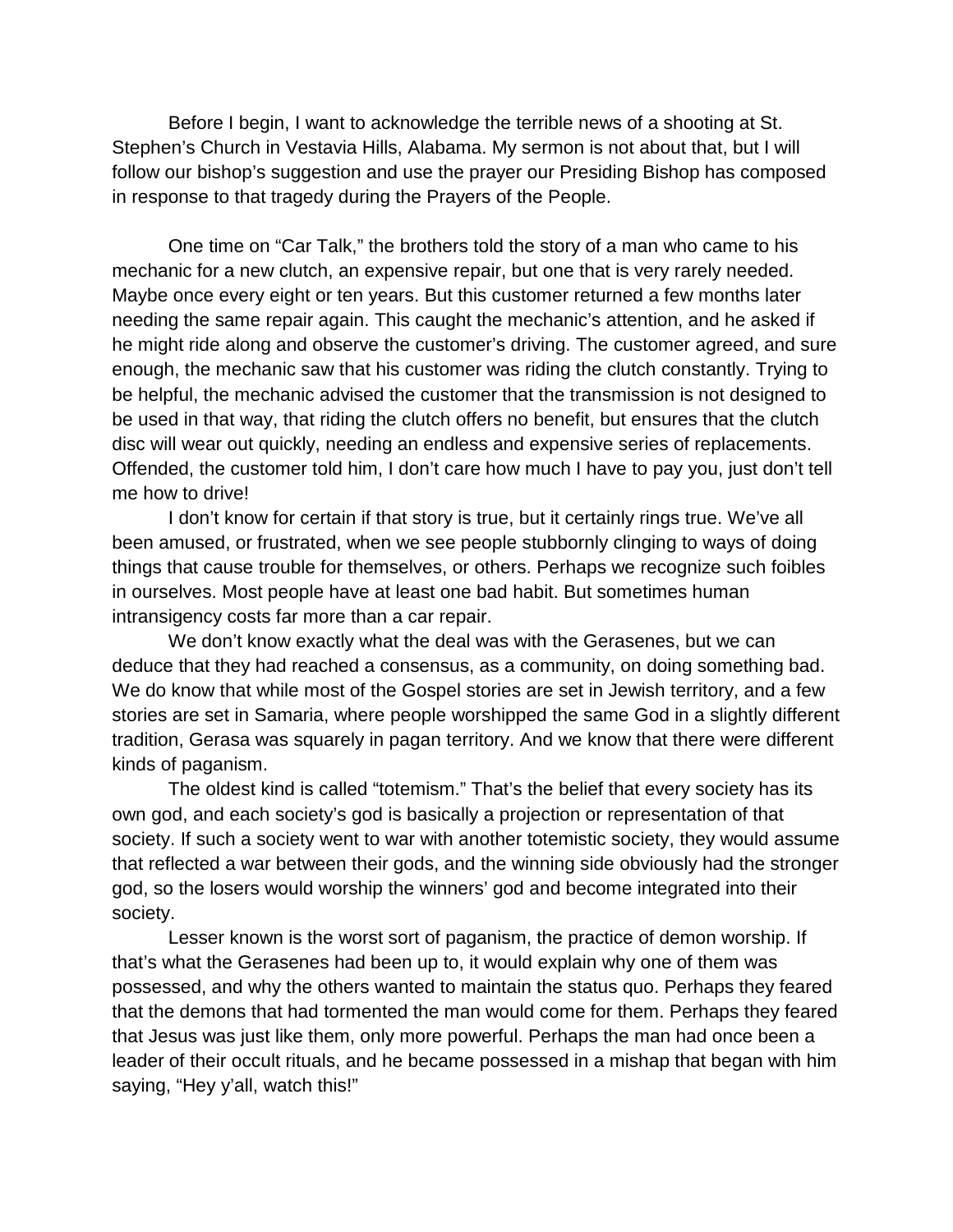Most likely, though, the Gerasenes practiced the form of paganism most familiar to modern people, the philosophical paganism of Greco-Roman culture. I say that not just because that was the predominant form of paganism in that place and time, but also because the Gerasenes' treatment of the possessed man bears a striking resemblance to the Greek practice of *pharmakós*. That was a custom in which a disfavored person was singled out and expelled from a community, in the belief that doing so would purify the community or save them from some crisis.

That would also explain why the Gerasenes greet the man's liberation and recovery with fear, rather than wonder or joy. At once, his restoration threatened to revive whatever problem they had been trying to solve by exiling him, and promised that things were going to be different in the future. And then there's the problem with the pigs.

Ah yes, the pigs. They represented paganism too, not only because since Jews would have nothing to do with them, so only pagans would keep them, but also because the Jews living under Roman occupation called the soldiers "pigs," though generally not to their faces, I imagine. Between that and a "legion" of demons, the story had a political edge. Although the political message might have been for oppressed Jews to stay faithful and let God handle the Romans, just as God had drowned the army of Pharaoh.

The pigs also represented someone's livelihood, and the status quo. We see just how important those things are to God, in comparison with the revelation to the world of sacred truth. Remember that God loves us profoundly, and part of that love is wanting what's best for us, and while prosperity, stability, and security are good, a right relationship with God is what's best. From God's supreme point of view, the loss of a herd of pigs is a small price to pay for bringing a people in moral and spiritual error to the knowledge of the truth of God's sovereignty, and God's love.

That also explains another strange thing about this story. Jesus grants the demons' request to go into the pigs. He grants the complicit townspeople's request that he leave. But he denies the request of the man he'd healed, even though the man wanted only to follow Jesus, and might not be safe in Gerasa. That doesn't sound very compassionate, or even fair, but Jesus loved the Gerasenes, and could see that this man's testimony would make them turn from their ways and accept the truth of God's power over all things, and God's love for humanity, especially the most disfavored.

And then, in the middle of a story where Jesus is rejected and killed by the powerful, and misunderstood and abandoned by his own followers, another miracle occurs: the man obeys Jesus, "proclaiming throughout the city how much Jesus had done for him." If everyone obeyed Jesus so readily, the world would be a better place.

This story isn't just about a man, or a town, or a manifestation of power that proved Jesus's divinity. This story is about us. Literal demonic possession isn't something that we worry about, and that's fine. What is not fine is that there is quite enough potential for evil already lurking in the dark corners of every human heart, no